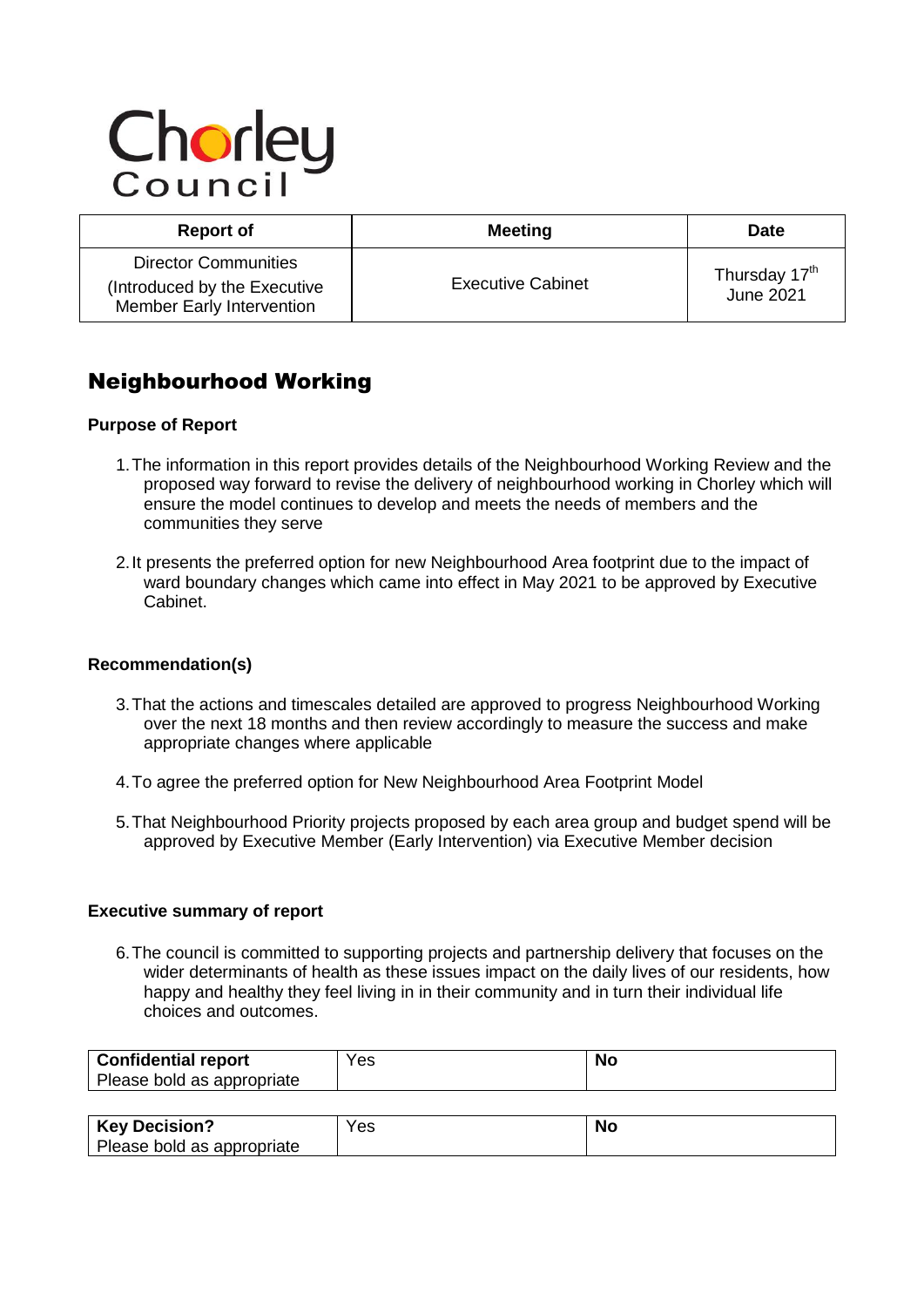# **Reasons for recommendation(s) (If the recommendations are accepted)**

7.Neighbourhood working and its associated projects are a key priority within the council's corporate strategy and encourages the improvement of environmental, health, and social features within the identified neighbourhoods of Chorley.

# **Alternative options considered and rejected**

8. To not support the continuation and development of neighbourhood working across the borough

# **Corporate priorities**

This report relates to the following Strategic Objectives:

| Involving residents in improving their local<br>area and equality of access for all | A strong local economy                                                                      |  |
|-------------------------------------------------------------------------------------|---------------------------------------------------------------------------------------------|--|
| Clean, safe and healthy<br>and<br>homes<br>communities                              | An ambitious council that does more<br>to meet the needs of residents and<br>the local area |  |

# **Background**

- 9.In November 2007 Environment and Community Overview and Scrutiny Panel undertook an inquiry into Neighbourhood Working. This led to the creation, adoption and implementation of the neighbourhood working model for Chorley which provided
- The establishment of neighbourhood teams.
- Support for working with existing neighbourhood-based groups.
- A funding mechanism to support local initiatives.
- The reinforcement of the role of the ward Councillor in neighbourhoods
- Support for relatively deprived and poorly organised neighbourhoods.

# Reasons

- People will feel and be involved in their communities.
- Services will be improved by local influence and delivery.
- Community confidence and cohesion will be built.
- 10. In its launch in 2008, each area had a Ward Member meeting twice a year which discussed issues arising in that area and received retrospective reports on neighbourhood activities delivered by Council and partner services
- 11. In 2012 a review of the neighbourhood working model was undertaken. The findings from the review resulted in the following recommendations that was approved and implemented into the delivery of neighbourhood working.
- 12. Neighbourhood working' had never been clearly defined in the terms and manner in which it could be delivered and subsequently had evolved into a mixture of discrete projects and initiatives 'sponsored' by Members together with 'business as usual' delivery of neighbourhood, community development and street scene services.
- 13. It was recognised that a clear definition of neighbourhood working needed to be established which gave a clear framework to which all proposed, expected neighbourhood activity and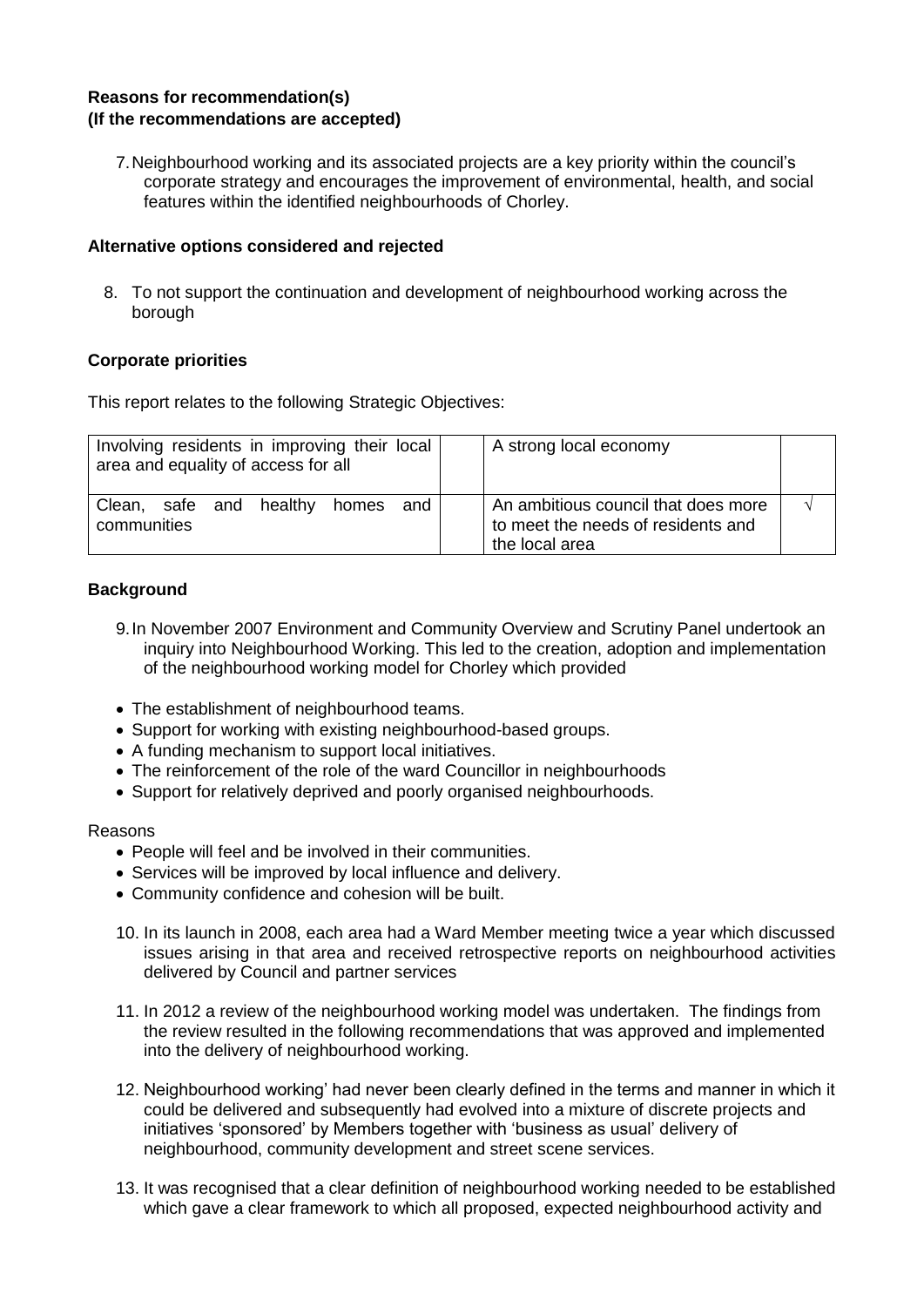service delivery could work from. Therefore, a definition of neighbourhood working was adopted as follows:

#### **'Working with our partners to improve the quality of life, health and wellbeing of all our citizens and improve the environment of the neighbourhoods in which they live'**

This definition emphasised the need to work on a partnership basis and to address wider issues within our communities such as health but recognises that work and activities that improve the environment and quality of life for our communities is also essential.

- 14. It was recognised that engagement with other local community organisations and structures was limited within the model and therefore the council took the opportunity to engage more closely with Parish Councils and County Council Members to coordinate activity across the neighbourhood areas.
- 15. Since 2012, neighbourhood working has been delivered where Members have a twiceyearly neighbourhood area meeting whereby neighbourhood area groups submit expressions of Interest to undertake environmental and community 'Neighbourhood Priority Projects' in their wards.
- 16. Neighbourhood working was established as a key project within the council's corporate strategy and an annual £50,000 budget investment has continued to support priorities each year
- 17. The neighbourhood meetings in January and February of each year provide the mechanism for the neighbourhood groups to identify and agree three preferred priority projects that are important to the residents of each area and will be delivered within that financial year
- 18. Within each neighbourhood area meeting, background context about the local area and community has been utilised to support the group in discussing and selecting preferred priorities. This background context report covered a range of issues including, population, life expectancy, health, crime, economy and poverty. Generally, these data sets were more concerned with people, than the physical, more easily visible aspects of our neighbourhoods.
- 19. A fundamental aspect of neighbourhood working is to ensure that community needs are properly evaluated then prioritised and planned into business as usual' service delivery, community projects and priority projects.
- 20. Neighbourhood Priorities are drafted in the context that they meet the key principles and should fall within the neighbourhood working definition and address local needs. They should be realistic and achievable within the financial year.
- 21. Neighbourhood Priority Projects follow the below criteria but is not an exhaustive list

Included

- Additional works and schemes to improve areas of open public space over and above business as usual work
- Work and projects that support the formation of new community groups or sustain existing ones
- Leading or supporting community events that meet the principles and definition of neighbourhood working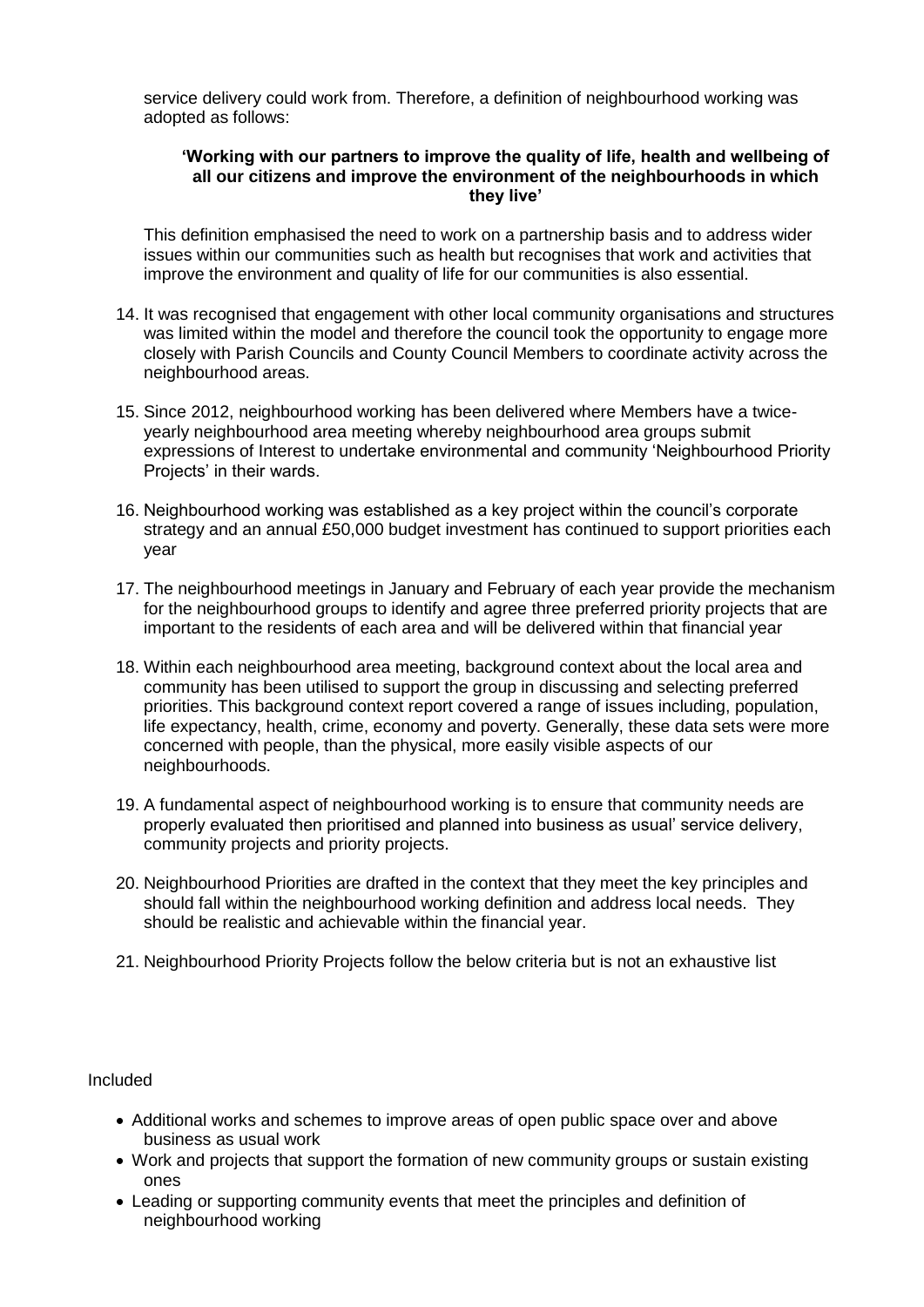Activities and work that promote community cohesion such as initiatives that integrate demographic groups into the life of the community.

# Excluded

- Issues that are the sole responsibility of another agency and the Councils only input would be as a lobby.
- Borough wide issues that are subject to existing partnership arrangements e.g. health, community safety
- Activities which are universally delivered across the borough
- 22. While the council continues to support the delivery of the preferred priorities through funding and officer time, each neighbourhood area is encouraged to consider what matchfunding and support may be available through other partners. This has been a successful development in recent years in enhancing the projects that would otherwise have not been able to be delivered.
- 23. Neighbourhood Priorities are reviewed at the 6 monthly neighbourhood meetings and revised and updated as appropriate with any significant changes being subject to Executive Member approval, i.e. where there is a budgetary impact.
- 24. Currently each neighbourhood area holds a Member meeting supported by democratic Services, Service Lead for Communities and Neighbourhood Priorities Officer every six months. The purpose of the meeting is to provide feedback on projects, initiatives, and service activity at a neighbourhood level to Members. In addition, recent rounds of meetings have provided opportunities for other Council service areas to explain developments in their areas such as Customer Services, Housing Benefit and Planning.
- 25. Through Neighbourhood priorities members have significantly more control and say in what happens in their area and potentially direct access to resources to deliver. This in turn means a shift in the way service managers plan and resource their services and may take time to develop and embed as business as usual.
- 26. It is recognised that business as usual activities undertaken as part of neighbourhood working come from several service teams baseline budgets but that work, or services provided over and above will need to be provided through a separate budget if seen appropriate

#### **Neighbourhood Working – New proposes following review**

**27.** The below table details the proposed milestones with regards new Neighbourhood Working implementation following the review. It sets out actions that need to be carried out and achieved which will enable the delivery of Neighbourhood Priorities 2021/22 and gives a platform for which Neighbourhood Working will be subsequently delivered which best supports residents across all communities and neighbourhoods

Table: Proposed Milestones/Timescales for Neighbourhood Working delivery

| <b>Milestone</b>                                                 | Target Date |
|------------------------------------------------------------------|-------------|
| Investigate impact of new Boundary review on Neighbourhood areas | Complete    |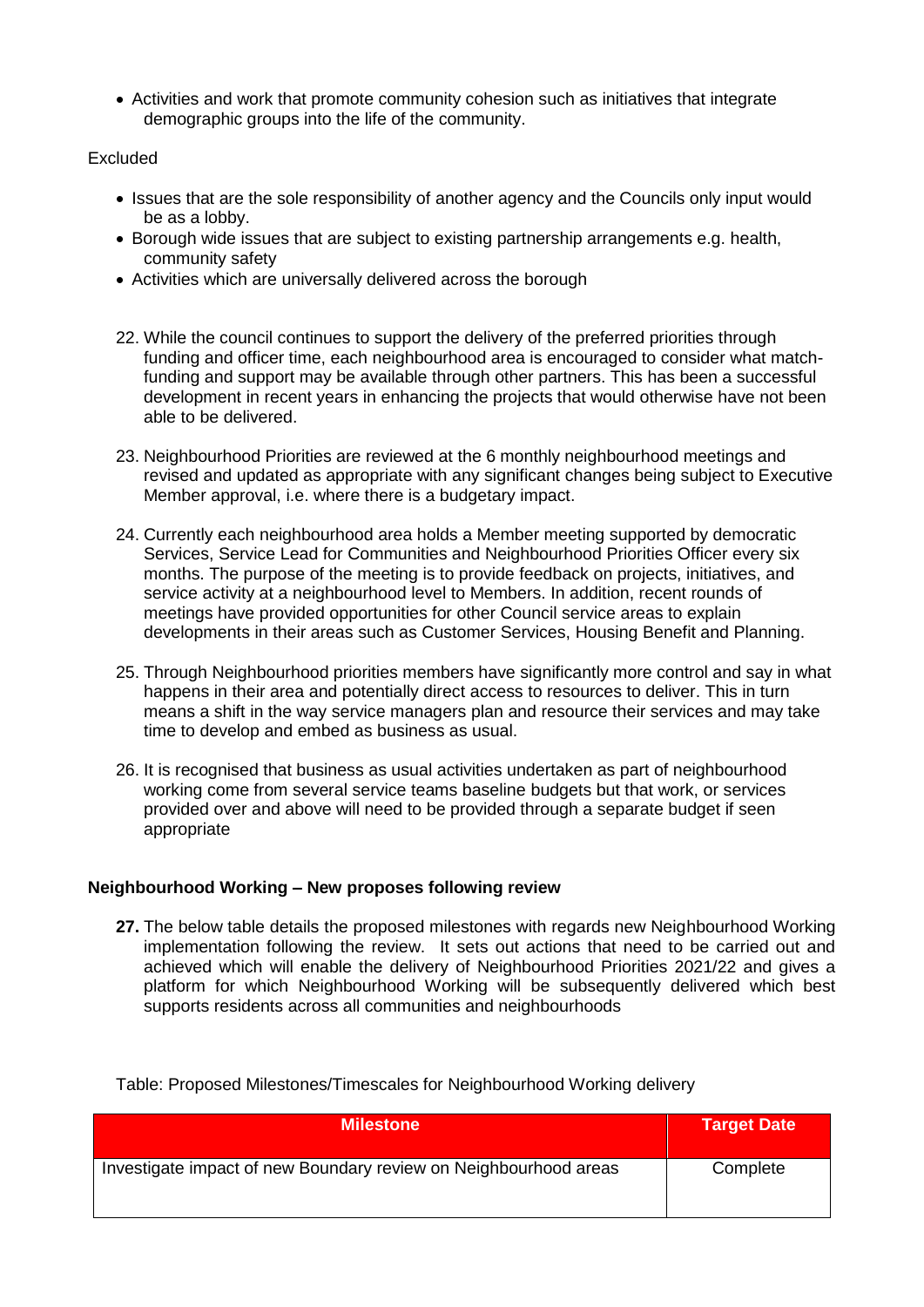| Provide Exec Member with options and recommendations for new<br>Neighbourhood Areas                                                                                                                                                                                                                                            | Complete              |
|--------------------------------------------------------------------------------------------------------------------------------------------------------------------------------------------------------------------------------------------------------------------------------------------------------------------------------|-----------------------|
| Produce 2019/20 Update with actions for completion to be agreed with<br>Exec. Member                                                                                                                                                                                                                                           | Complete              |
| Recommendation Report produced to detail<br>new Neighborhood areas<br>Neighborhood area meeting content<br>Project delivery for 2021/22<br>2022/23 delivery                                                                                                                                                                    | Complete              |
| Exec. Member to discuss where appropriate and agree recommendations                                                                                                                                                                                                                                                            | Complete              |
| Produce 2019/20 Priorities update to be sent electronically to each<br>neighborhood area                                                                                                                                                                                                                                       | Complete              |
| <b>Executive Cabinet Report for final approval</b>                                                                                                                                                                                                                                                                             | June                  |
| Produce selection reports ready to be communicated to members post-<br>election. This will contain a selection of possible focused projects which<br>are achievable within current reduced timeframe<br>Selection reports includes.<br>• Guidance to help create priority proposal<br>• Priority proposal form<br>• Timescales | July                  |
| Deliver optional area group-based meetings to help formulate projects if<br>required                                                                                                                                                                                                                                           | July/August           |
| Deadline for submission of Neighbourhood Priority project proposals                                                                                                                                                                                                                                                            | September             |
| Neighborhood Area meetings<br>Discuss and agree project projects to be delivered<br>Meeting agenda content covered as agreed                                                                                                                                                                                                   | September/<br>October |
| Produce EMD and get final Exec Member sign off for 2021/22<br>Neighbourhood priorities to be delivered                                                                                                                                                                                                                         | October/November      |
| Assign Officer to projects for scoping and delivery                                                                                                                                                                                                                                                                            | November              |
| Delivery of 2021/22 priorities                                                                                                                                                                                                                                                                                                 | November to<br>March  |
| 2022/23 delivery<br>Produce selection reports for each neighborhood area<br>Selection reports includes.<br>• Neighbourhood / Ward Details - a combination of statistical data<br>across a range of factors such as IMD, health inequalities and<br>local area intelligence such as Open Space development, CIL                 | November              |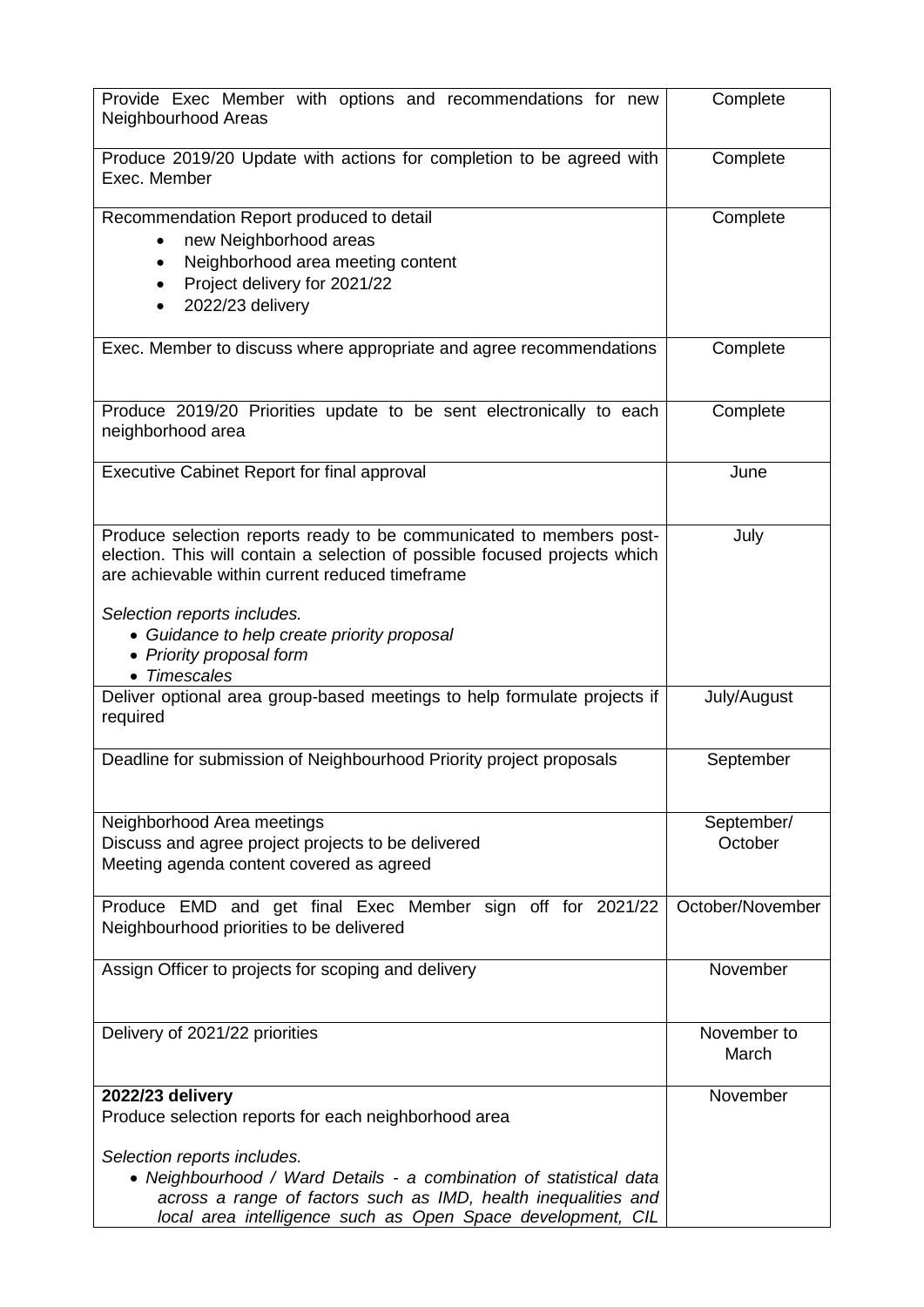| funding, Community Engagement insight)<br>• Guidance to help create priority proposal<br>• Priority proposal form<br>Timescales           |                         |
|-------------------------------------------------------------------------------------------------------------------------------------------|-------------------------|
| Reports sent to Neighborhood group with project proposal criteria                                                                         | November                |
| Deadline for Neighbourhood Priority project proposals to be submitted                                                                     | January 2022            |
| Proposals collated and circulated for Neighbourhood Area meetings                                                                         | January 2022            |
| Neighborhood area meetings<br>Discuss and agree projects to be delivered for 2022/23 delivery<br>Meeting agenda content covered as agreed | January / February      |
| Produce EMD to get final Exec Member sign off for 2022/23<br>Neighbourhood priorities delivery                                            | March                   |
| Assign Lead Officer to projects for scoping and delivery                                                                                  |                         |
| Lead officer works with lead member from neighbourhood group to scope<br>the priority – including timescales, costs and funding etc.      | April                   |
| Delivery of agreed priority projects                                                                                                      | April 22 to March<br>23 |
| Neighbourhood Area meetings<br>Update on the progress regards selected neighbourhood priorities                                           | June July               |

# **New Neighbourhood Area Footprints**

- 28. It is crucial to create new Neighbourhood Areas as a result of the ward boundary changes that have come into effect in May 2021.
- 29. A range of new area model options was created. The preferred option proposed is to adopt the six Neighbourhood Area model
- 30. The proposed model would split the new 14 wards across six neighbourhood areas as detailed below

| <b>Neighbourhood Area</b> | <b>Wards</b><br>(new wards as of May 2021 due to boundary<br>changes) |
|---------------------------|-----------------------------------------------------------------------|
| <b>Northern Parishes</b>  | <b>Clayton West and Cuerden</b><br>Clayton East, Brindle and Hoghton  |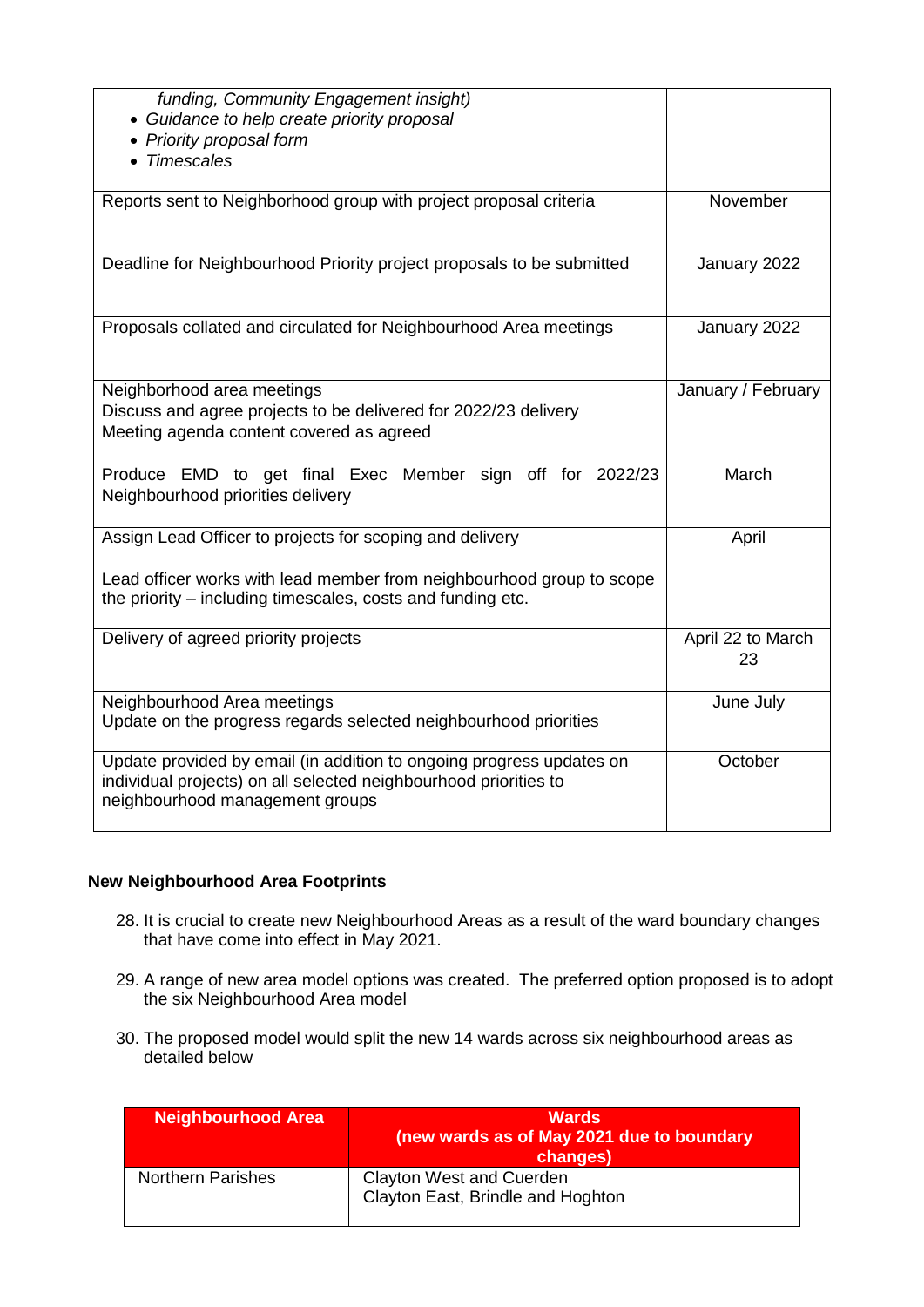| Western Parishes          | Croston, Mawdesley and Euxton South<br>Eccleston, Heskin and Charnock    |
|---------------------------|--------------------------------------------------------------------------|
| <b>Eastern Parishes</b>   | <b>Chorley North East</b><br>Adlington and Anderton                      |
| <b>Chorley Town East</b>  | <b>Chorley East</b><br>Chorley South East and Heath Charnock             |
| <b>Chorley Town North</b> | Euxton<br><b>Buckshaw and Whittle</b><br><b>Chorley North and Astley</b> |
| <b>Chorley Town West</b>  | Coppull<br><b>Chorley South West</b><br><b>Chorley North West</b>        |



# **Neighbourhood Working Budget**

31. Budget provision for neighbourhood priorities is made as part of the annual budget setting process. There is an annual budget of £50k to support neighbourhood priority project delivery.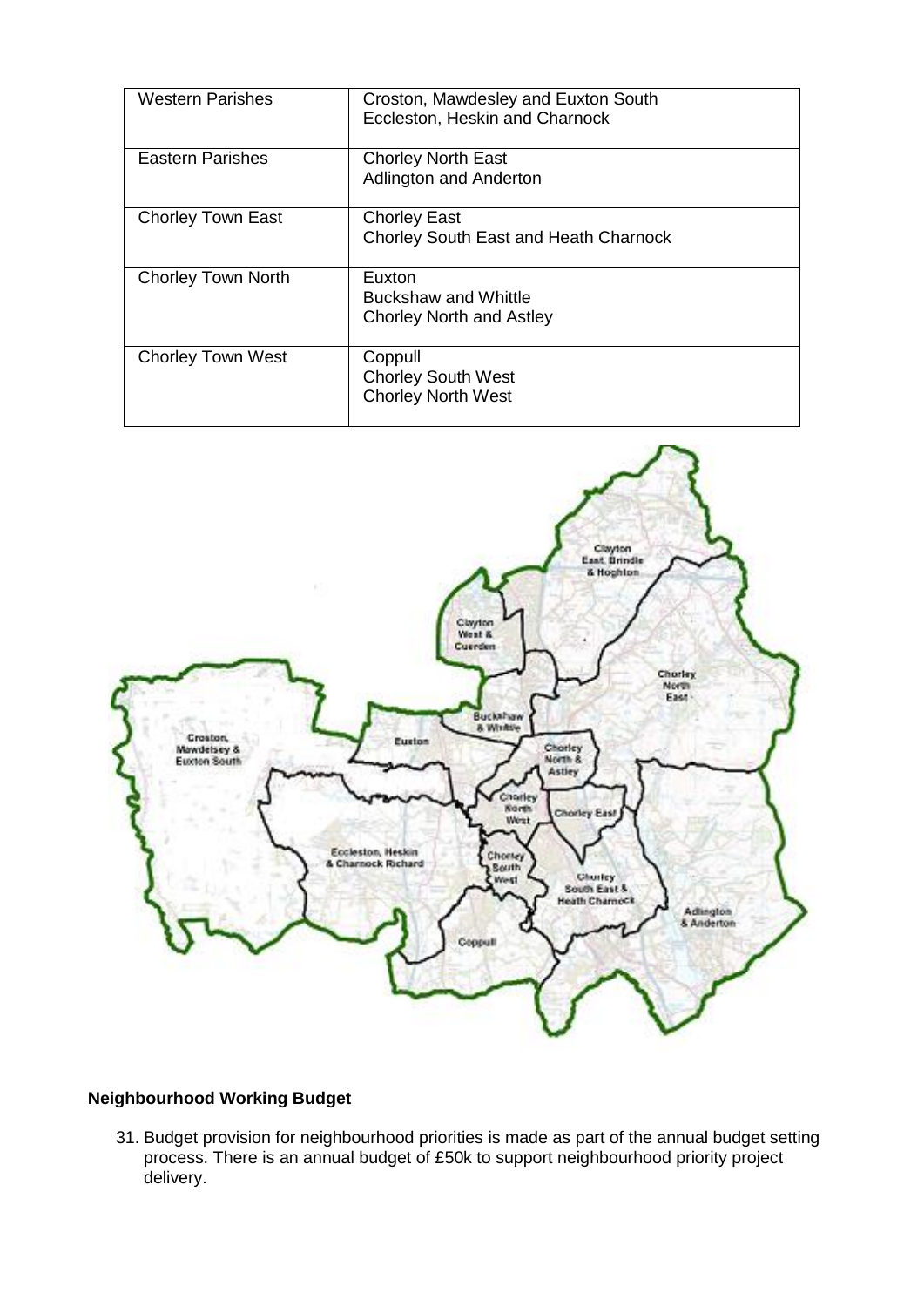- 32. It is important the allocated Neighbourhood Priority Budget needs to be considered depending on number of areas and subsequently number of priority projects that would be established.
- 33. Previously, across the eight neighbourhood areas, three neighbourhood priority projects have been delivered each with approx. £2000 budget per project. (24 projects each year)
- 34. It is proposed that for 2021/22 delivery, the Neighbourhood Priority budget is allocated to each neighbourhood area group as previous, but each area group can allocate the funds accordingly to projects which they agree to deliver. This will give the group opportunity to fund either one large project or allocate to several different projects. It is proposed that no more than a maximum of four projects are chosen to be delivered
- 35. Resulting from the creation of six areas, each Neighbourhood Area group will have a budget of £8,000 to allocate to their chosen priority projects
- 36. This approach will be piloted and then reviewed

# **2021/22 - Neighbourhood Priority Projects Delivery**

- 37. Due to the impact of new ward boundary changes and approvals regards new areas, the priority projects to be delivered will only be agreed following meeting which can only be scheduled in September/October, therefore, the timeframe for delivery will be reduced significantly. (Usually projects are agreed at the Jan/Feb meetings with delivery to begin in April)
- 38. To ensure it is possible to deliver the agreed projects in the reduced time it is proposed that a range of example projects and ideas will be produced where possible or Area group members propose projects that are realistically achievable by March 2022.
- 39. All information on proposing 2021/22 Neighbourhood Priority projects will be circulated to Neighbourhood area groups following the approval of new neighbourhood areas
- 40. The process for 2022/23 Neighbourhood Working will begin in October/November to ensure delivery is back on track with project proposals and agreement taking place in Jan/Feb 2022

#### **2022/23 onwards - Proposing Neighbourhood Priority Projects**

- 41. Neighbourhood Area members will be invited to put forward priority proposals for projects to be delivered in their area. It is encouraged that these projects are to focus on the wider determinants of health & Wellbeing, as these issues impact on the daily lives of our residents.
- 42. Following the impact of Covid on our communities it may be that area groups consider neighbourhood priority proposals that focus on the following community recovery themes:
	- Support and enable residents to feel proud of where they live
	- Support residents to take an active part in their community
	- Provide opportunities to make communities healthier
	- Provide employment or education opportunities
	- Provide opportunities that address food poverty
	- Provide opportunities that help encourage residents to be more active
	- Provide support to make residents more digitally connected
	- Provide peer support opportunities for those experiencing difficulties
	- Provide opportunities to addresses social isolation
	- Provide support for those experiencing financial hardship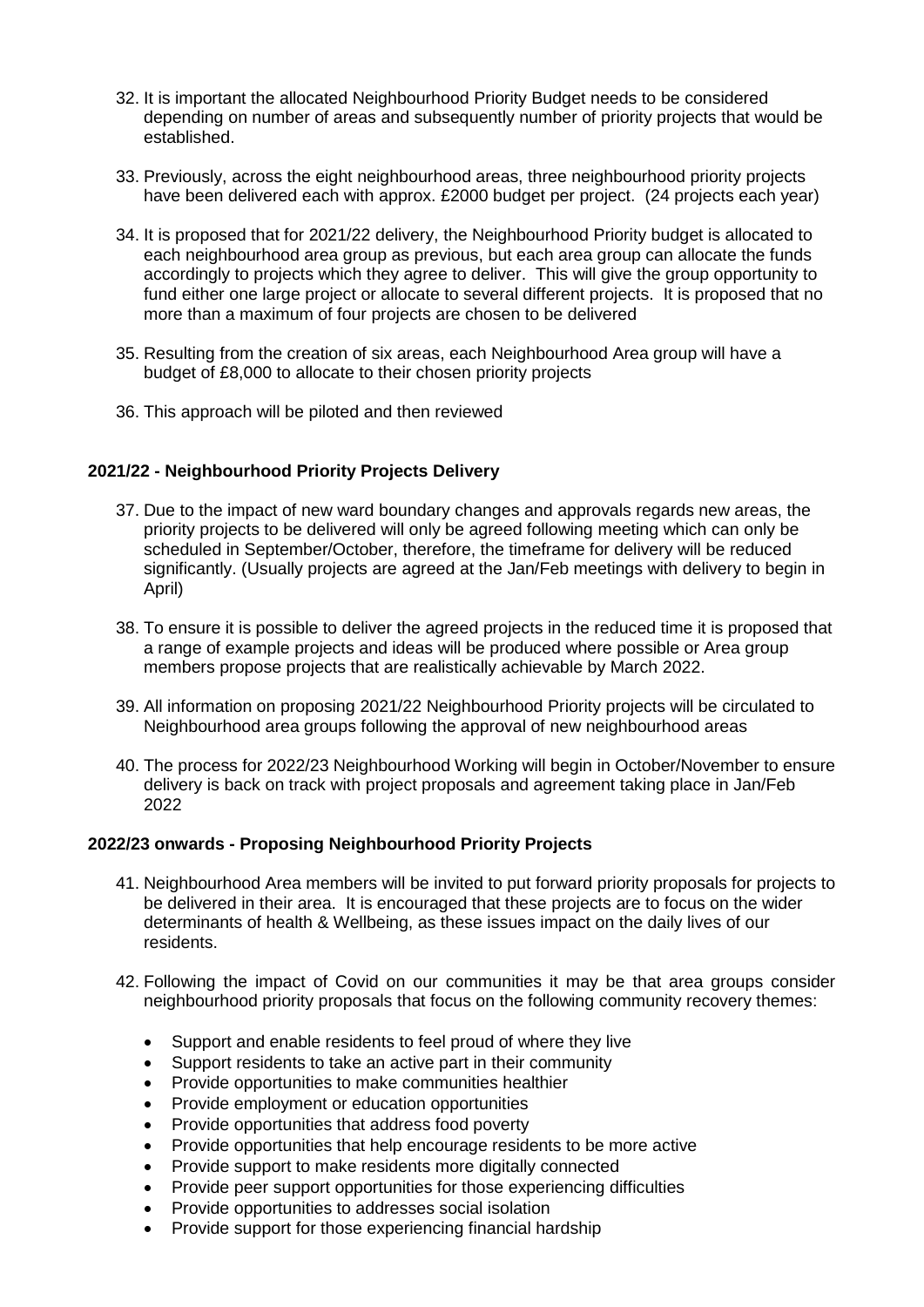- 43. To help aid proposals, a structured application form will be used to aid discussions in the meeting and selection of priorities. The proposal form will include consideration of points below:
	- Detail of Project what is to be delivered and anticipated actions?
	- What are expected outcomes/how will it enhance life of people in the community?
	- Is there a rationale or any evidence that supports why the project is needed?
	- Which other partners may need to be consulted in order to deliver the project?
	- What are the anticipated costs of the project?
	- What other resources may be needed to deliver the project?
	- Do you feel the project can be completed within financial year?
- 44. Proposal forms will made available and need to be submitted prior to the Jan/Feb meetings for them to be fully discussed at the meeting and final priority projects agreed (An example form can be seen in Appendix)

# **Neighbourhood Working – General**

- 45. Through the Neighbourhood working review it was recognised that overall, the model was working well and therefore proposed that the following continue in the same format.
- 46. Definition of neighbourhood remains and is still suitable for what Neighbourhood working sets out to achieve
- 47. Frequency of meetings will remain Currently area groups come together twice per year with the January/February meeting used to determine the plan for the neighbourhood area in the following financial year subject to the budget set for that year. The June/July round of meetings is used to review, determine progress and adjust projects accordingly (excluding 2021/22 due to ward changes and impact of Covid.)
- 48. Representation at Neighbourhood Meetings will remain in neighbourhood areas that are not parishes, it will be essential that Ward and County Councillors consult with key groups and stakeholders within their neighbourhoods to identify the needs that can be addressed through the neighbourhood working process.
- 49. Meeting Agenda The purpose of the meeting is to provide feedback on projects, initiatives, and service activity at a neighbourhood level to Members. In addition, meetings can provide opportunities for other Council service areas to explain developments in their areas. There will be the opportunity to bring to officers' attention queries around business as usual and universal service delivery.

Recommended Agenda Items

- Neighbourhood Priorities
- Adoptions
- Empty Homes
- CIL spends
- $\bullet$  Intelligence Data and local insight
- Open Space development / improvements

# **Future Recommendations for consideration**

The following discussion points are some ideas that could be considered at future meetings

50. Cllr Grants - Neighbourhood area meetings provide the avenue to identify issues of concern within ward areas across Chorley. There is the opportunity this can assist Cllrs in helping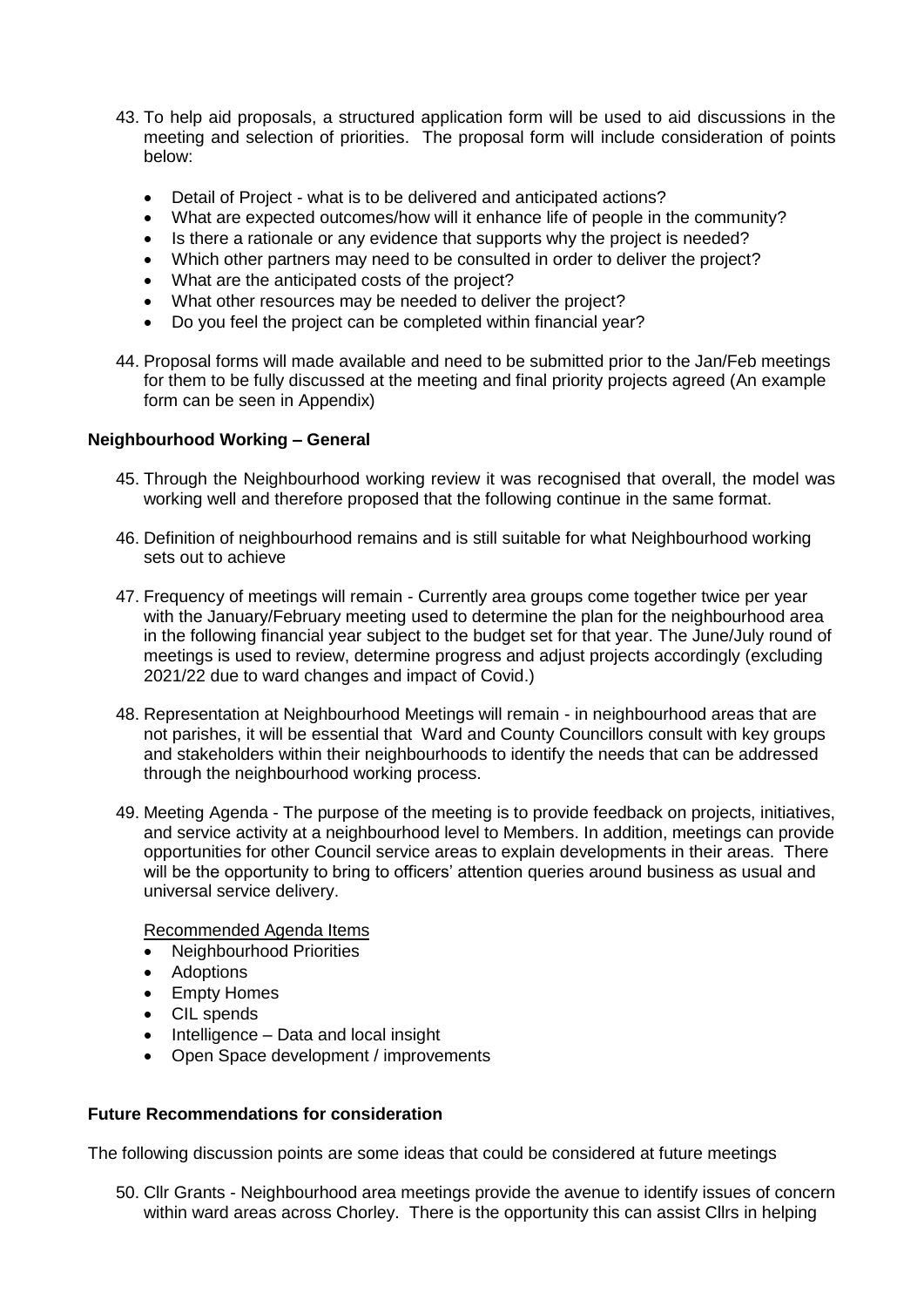to identify meaningful smaller projects and addressing needs in their local area and allocating their grant

51. Community Clean Up / Environmental projects - Previously through Neighbourhood Working Chorley Council have provided an annual programme of skip/clean up days across the Borough. These events were fully delivered using council resource.

It is recognised that there is a need to be able to respond positively to assist residents/groups who wish to tidy up a local grot spot and work with them to deliver these events.

Therefore, the preferred option to achieve suitable environmental projects identified would suggest linking with funding from FCC Environment who are contracted to deliver our waste collection service and allocate an annual fund of £4000 to support local community projects making environmental improvements

Those projects / areas of concern identified within neighbourhood meetings can be aligned to the FCC Environment funding aims and assist in implementing the grant process

Criteria for successful applicants/projects would include

- Help to keep neighbourhoods clean and safe
- Equipment support for local clean-up projects.
- Support local environmental communication and education campaigns
- Support recycling and waste reduction initiatives
- involves improvements to waste reduction, recycling, or re-use within their local community

In addition support would continue to remain in helping facilitate clean up events; such as the loaning of equipment, identifying how to dispose of waste and community development support to build on the energy and enthusiasm of the group to undertake more activity utilising Time Credits

# **Implications of report**

#### **Risk**

- 52.Risks are addressed in the body of the report
- 53.This report has implications in the following areas and the relevant Directors' comments are included:

| Finance                                     | <b>Customer Services</b>                  |  |
|---------------------------------------------|-------------------------------------------|--|
| <b>Human Resources</b>                      | <b>Equality and Diversity</b>             |  |
| Legal                                       | Integrated Impact Assessment<br>required? |  |
| No significant implications in this<br>area | <b>Policy and Communications</b>          |  |

#### **Comments of the Statutory Finance Officer**

54. As detailed within the budget section above there is 50k relating to these works within the Council revenue budget.